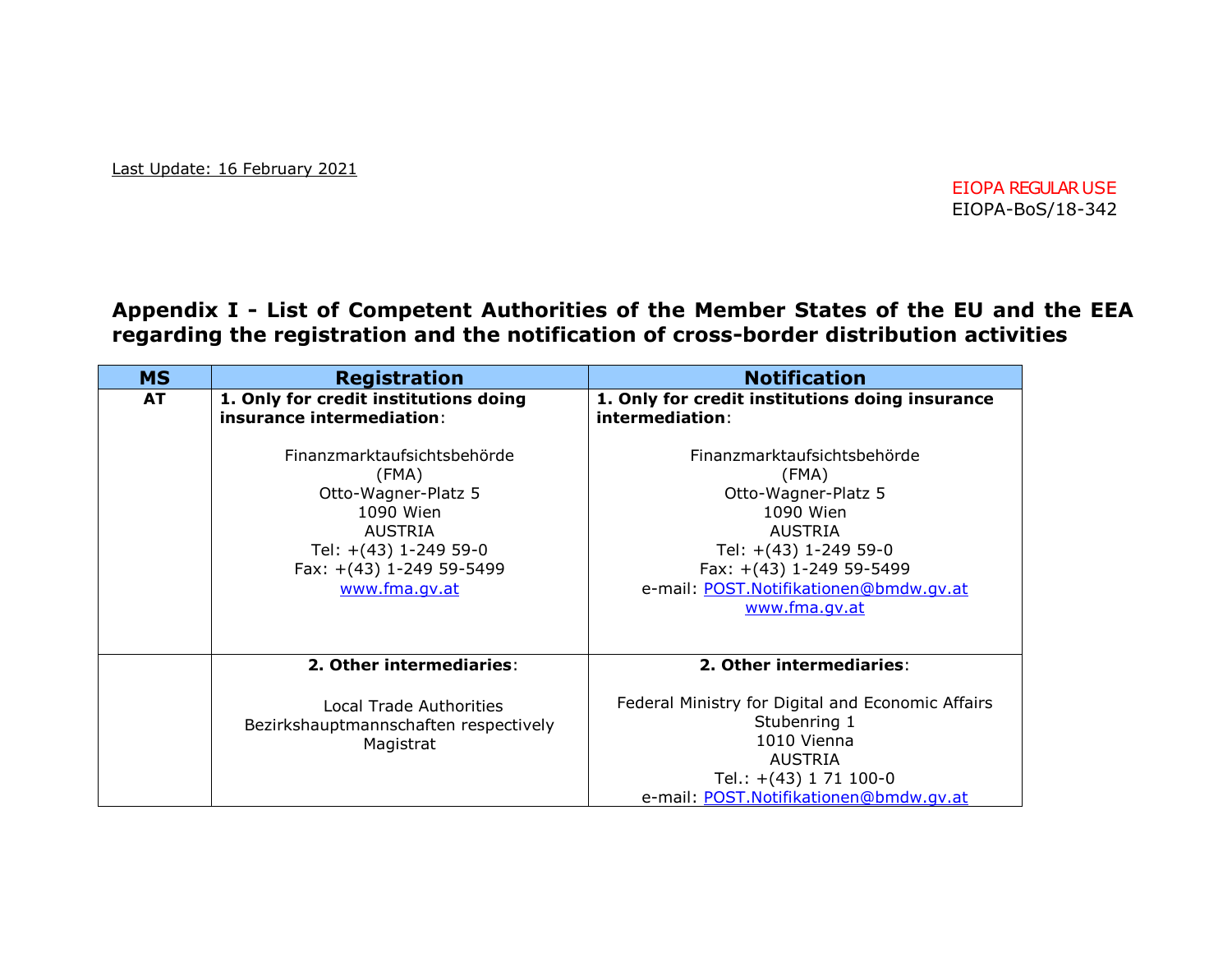| <b>MS</b> | <b>Registration</b>                        | <b>Notification</b>                        |
|-----------|--------------------------------------------|--------------------------------------------|
|           |                                            | www.bmwfw.qv.at                            |
|           |                                            |                                            |
| <b>BE</b> | Financial Services and Markets Authority   | Financial Services and Markets Authority   |
|           | (FSMA)                                     | (FSMA)                                     |
|           | Rue du Congrès - Congresstraat, 12-14      | Rue du Congrès - Congresstraat, 12-14      |
|           | 1000 Brussels                              | 1000 Brussels                              |
|           | <b>BELGIUM</b>                             | <b>BELGIUM</b>                             |
|           | Tel.: +(32) (0) 2 220 51 55                | Tel.: +(32) (0) 2 220 51 55                |
|           | Fax: +(32) (0) 2 220 51 35                 | Fax: +(32) (0) 2 220 51 35                 |
|           | e-mail: passporting.intermediaries@fsma.be | e-mail: passporting.intermediaries@fsma.be |
|           | www.fsma.be                                | www.fsma.be                                |
|           |                                            |                                            |
| <b>BG</b> | <b>Financial Supervision Commission</b>    | <b>Financial Supervision Commission</b>    |
|           | 16 Budapeshta str.                         | 16 Budapeshta str.                         |
|           | 1000 Sofia                                 | 1000 Sofia                                 |
|           | <b>Bulgaria</b>                            | <b>Bulgaria</b>                            |
|           | Tel: +359 2 9404 999                       | Tel: +359 2 9404 999                       |
|           | Fax: +359 2 9404 606                       | Fax: +359 2 9404 606                       |
|           | E-mail: delovodstvo@fsc.bg                 | E-mail: delovodstvo@fsc.bg                 |
|           | www.fsc.bg                                 | www.fsc.bg                                 |
|           |                                            |                                            |
| <b>CY</b> | <b>Insurance Companies Control Service</b> | <b>Insurance Companies Control Service</b> |
|           | (ICCS)                                     | (ICCS)                                     |
|           | P.O.BOX 23364                              | P.O.BOX 23364                              |
|           | 1682 Nicosia                               | 1682 Nicosia                               |
|           | <b>CYPRUS</b>                              | <b>CYPRUS</b>                              |
|           | Tel.: +(357) 22 602980                     | Tel.: +(357) 22 602980                     |
|           | Fax: +(357) 22 302938                      | Fax: +(357) 22 302938                      |
|           | e-mail: insurance@mof.gov.cy               | e-mail: insurance@mof.gov.cy               |
|           | www.mof.gov.cy                             | www.mof.gov.cy                             |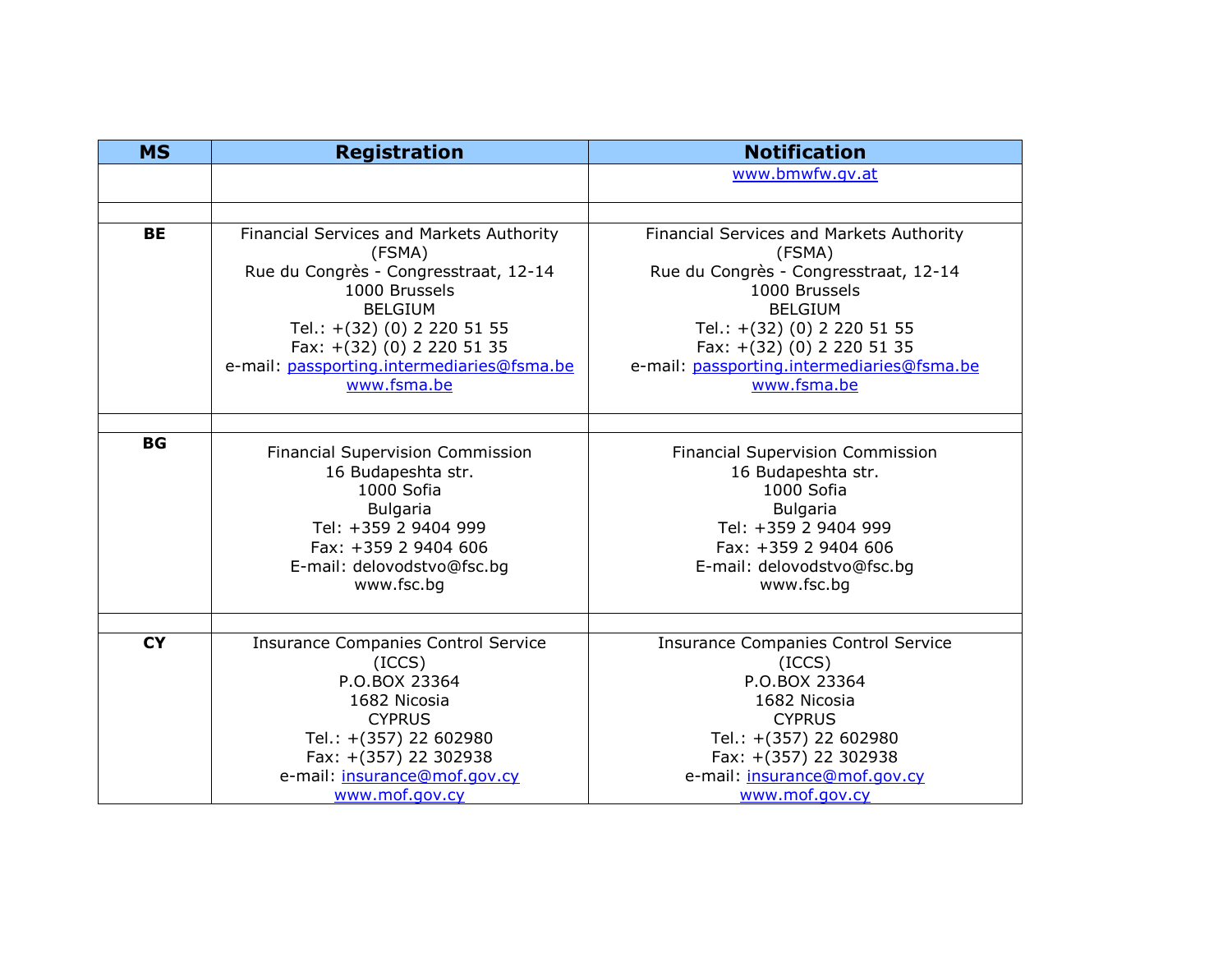| <b>MS</b> | <b>Registration</b>                                                                                                                                                                        | <b>Notification</b>                                                                                                                                                                                                |
|-----------|--------------------------------------------------------------------------------------------------------------------------------------------------------------------------------------------|--------------------------------------------------------------------------------------------------------------------------------------------------------------------------------------------------------------------|
|           |                                                                                                                                                                                            |                                                                                                                                                                                                                    |
|           |                                                                                                                                                                                            |                                                                                                                                                                                                                    |
|           |                                                                                                                                                                                            |                                                                                                                                                                                                                    |
| CZ        | <b>Czech National Bank</b><br>Na Příkopě 28<br>115 03 Praha 1<br>Czech Republic<br>tel.: +(420) 224 411 111<br>fax: $+(420)$ 224 413 166<br>E-mail: registr-PZ@cnb.cz<br>http://www.cnb.cz | <b>Czech National Bank</b><br>Branch Plzeň<br>Husova 10<br>305 67 Plzeň<br>Czech Republic<br>tel.: +(420) 377 174 253<br>fax: +(420) 377 174 332 or +(420) 377 174 288<br>E-mail: cisa@cnb.cz<br>http://www.cnb.cz |
|           |                                                                                                                                                                                            |                                                                                                                                                                                                                    |
| <b>DE</b> | DIHK Deutscher Industrie- und                                                                                                                                                              | DIHK Deutscher Industrie- und                                                                                                                                                                                      |
|           | Handelskammertag e. V.<br>Breite Straße 29                                                                                                                                                 | Handelskammertag e. V.<br>Breite Straße 29                                                                                                                                                                         |
|           | 10178 Berlin                                                                                                                                                                               | 10178 Berlin                                                                                                                                                                                                       |
|           | Tel.: (030) 20308-2705                                                                                                                                                                     | Tel.: (030) 20308-2705                                                                                                                                                                                             |
|           | Fax: (030) 20308-2777                                                                                                                                                                      | Fax: (030) 20308-2777                                                                                                                                                                                              |
|           | E-mail: vr@dihk.de                                                                                                                                                                         | E-mail: vr@dihk.de                                                                                                                                                                                                 |
|           | Internet: www.dihk.de                                                                                                                                                                      | Internet: www.dihk.de                                                                                                                                                                                              |
|           |                                                                                                                                                                                            |                                                                                                                                                                                                                    |
| <b>DK</b> | Finanstilsynet                                                                                                                                                                             | Finanstilsynet                                                                                                                                                                                                     |
|           | (The Danish Financial Supervisory Authority)                                                                                                                                               | (The Danish Financial Supervisory Authority)                                                                                                                                                                       |
|           | Aarhusgade 110                                                                                                                                                                             | Aarhusgarde 110                                                                                                                                                                                                    |
|           | DK-2100 Copenhagen                                                                                                                                                                         | DK-2100 Copenhagen                                                                                                                                                                                                 |
|           | <b>DENMARK</b>                                                                                                                                                                             | <b>DENMARK</b>                                                                                                                                                                                                     |
|           | Tel.: +(45) 33 55 82 82<br>Fax: +(45) 33 55 82 00                                                                                                                                          | Tel.: +(45) 33 55 82 82<br>Fax: +(45) 33 55 82 00                                                                                                                                                                  |
|           | e-mail: finanstilsynet@ftnet.dk                                                                                                                                                            | e-mail: finanstilsynet@ftnet.dk                                                                                                                                                                                    |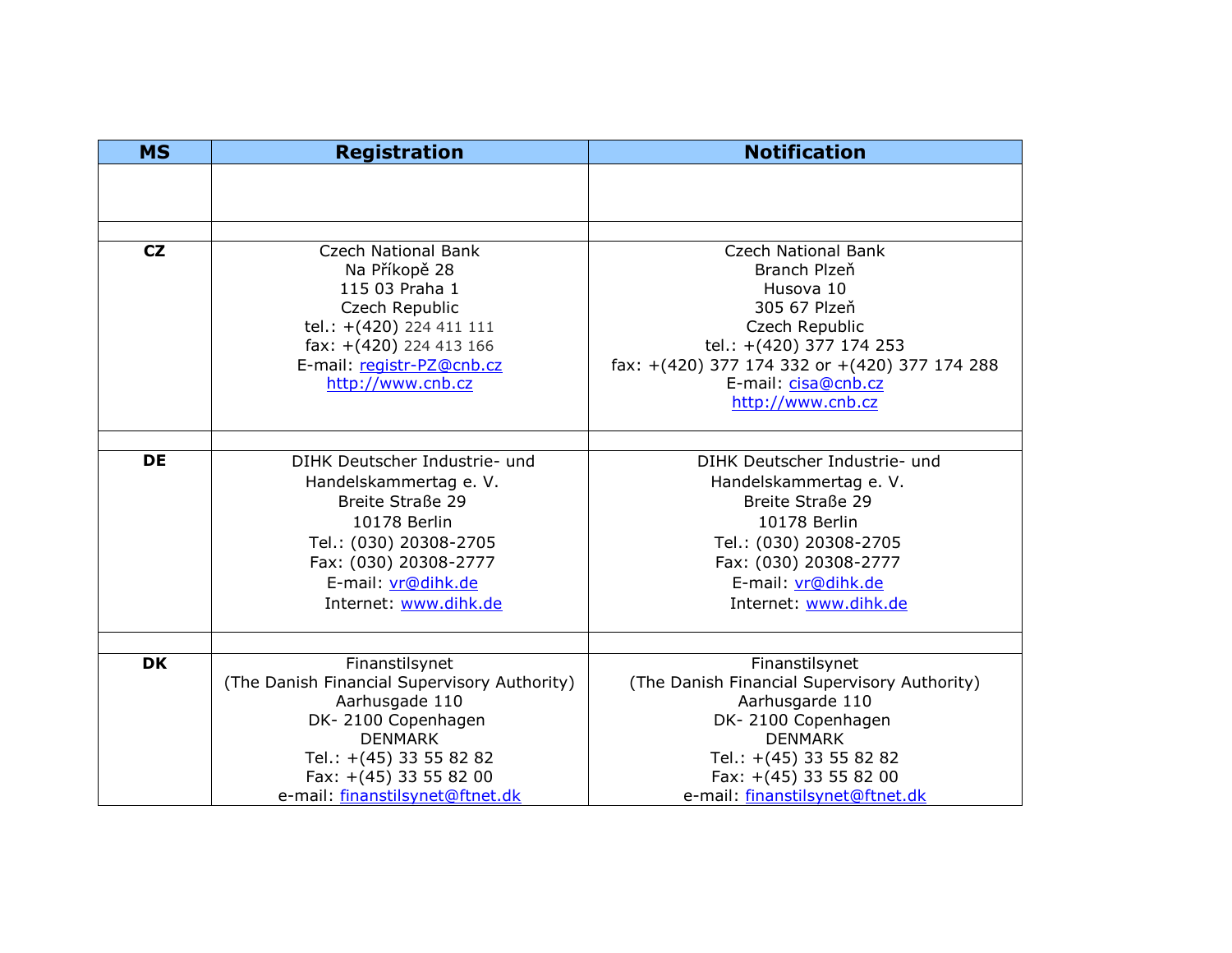| <b>MS</b> | <b>Registration</b>                       | <b>Notification</b>                                |
|-----------|-------------------------------------------|----------------------------------------------------|
|           | www.ftnet.dk                              | www.ftnet.dk                                       |
|           |                                           |                                                    |
|           |                                           |                                                    |
|           |                                           |                                                    |
| <b>EE</b> | <b>Financial Supervisory Authority</b>    | <b>Financial Supervisory Authority</b>             |
|           | Sakala Street 4                           | Sakala Street 4                                    |
|           | 15030 Tallinn                             | 15030 Tallinn                                      |
|           | <b>ESTONIA</b>                            | <b>ESTONIA</b>                                     |
|           | Tel.: +(372) 668 05 00                    | Tel.: +(372) 668 05 00                             |
|           | Fax: +(372) 668 05 01                     | Fax: +(372) 668 05 01                              |
|           | info@fi.ee                                | info@fi.ee                                         |
|           | www.fi.ee                                 | www.fi.ee                                          |
|           |                                           |                                                    |
|           |                                           |                                                    |
| <b>EL</b> | Union of Hellenic Chambers of Commerce    | <b>Bank of Greece</b>                              |
|           | Department of General Commercial Registry | Department of Private Insurance Supervision        |
|           | 6, Akadimias str                          | 21, E. Venizelos Avenue                            |
|           | 106 71 Athens                             | 102 50 Athens                                      |
|           | <b>GREECE</b>                             | <b>GREECE</b>                                      |
|           | Tel: +30 210 3387105 (-06)                | Tel: +30 210 3205222                               |
|           | Fax: +30 210 3622320                      | Fax: +30 210 3205438                               |
|           | www.uhc.gr                                | www.bankofgreece.gr                                |
|           | keeuhcci@uhc.gr                           | dep.insurancesupervision@bankofgreece.gr           |
|           |                                           |                                                    |
|           |                                           |                                                    |
| <b>ES</b> | Dirección General de Seguros y Fondos de  | Dirección General de Seguros y Fondos de Pensiones |
|           | Pensiones (Ministerio de Economía y       | (Ministerio de Economía y Competitividad)          |
|           | Competitividad)                           | Paseo de la Castellana, 44                         |
|           | Paseo de la Castellana, 44                | 28046 Madrid                                       |
|           | 28046 Madrid                              | <b>SPAIN</b>                                       |
|           | <b>SPAIN</b>                              |                                                    |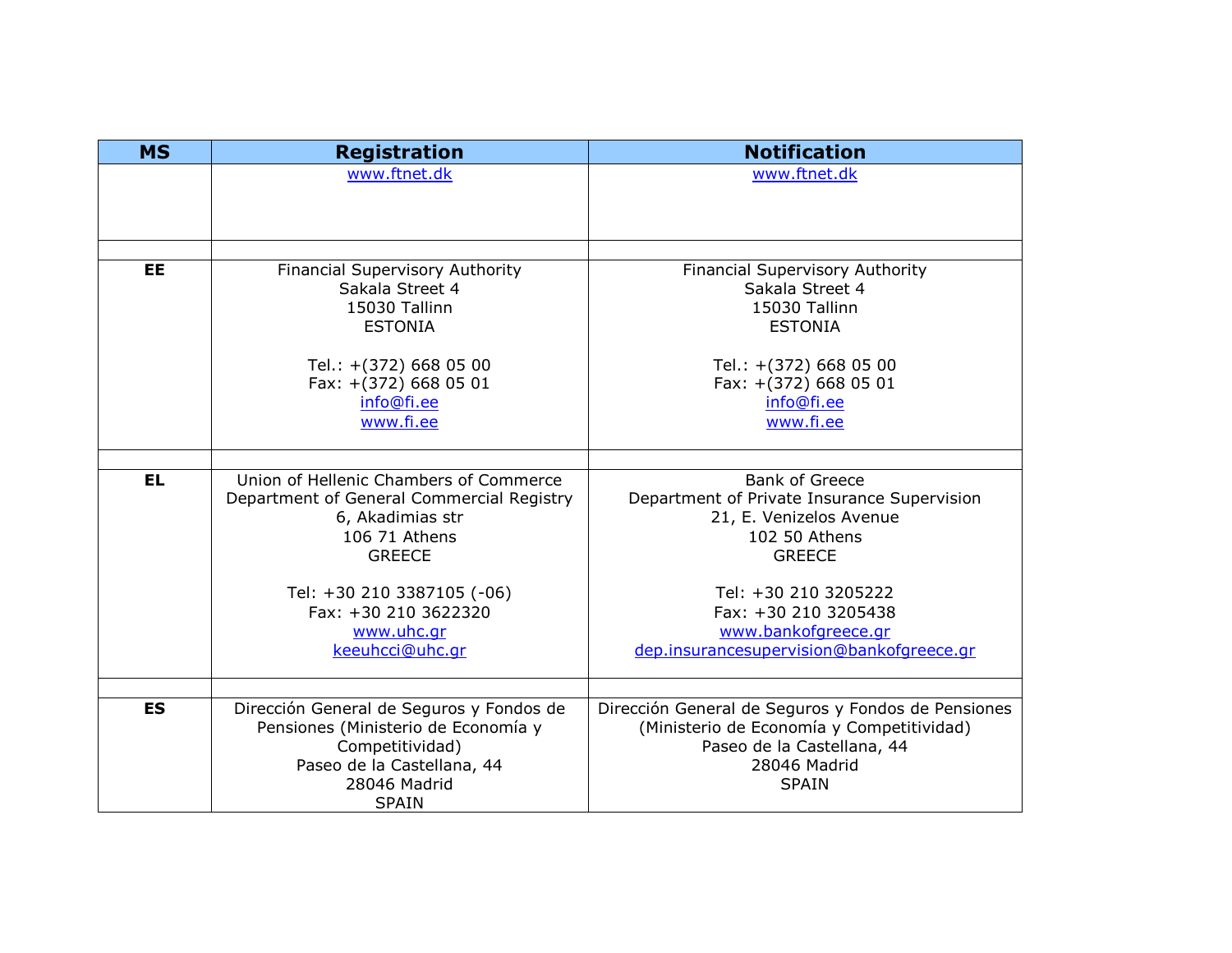| <b>MS</b> | <b>Registration</b>                                                                                                                                                                                    | <b>Notification</b>                                                                                                                                                                                                                             |
|-----------|--------------------------------------------------------------------------------------------------------------------------------------------------------------------------------------------------------|-------------------------------------------------------------------------------------------------------------------------------------------------------------------------------------------------------------------------------------------------|
|           | Tel.: +(34) 91 339 70 00<br>Fax: +(34) 91 339 71 13<br>mediadores.imd@mineco.es<br>http://www.dgsfp.mineco.es/<br>http://www.dgsfp.meh.es/                                                             | Tel.: +(34) 91 339 70 00<br>Fax: +(34) 91 339 71 13<br>mediadores.imd@mineco.es<br>http://www.dqsfp.mineco.es/                                                                                                                                  |
|           |                                                                                                                                                                                                        |                                                                                                                                                                                                                                                 |
| <b>FI</b> | Finanssivalvonta<br>Financial Supervisory Authority<br>P.O. Box 103<br>00101 Helsinki<br><b>FINLAND</b>                                                                                                | Finanssivalvonta<br>Financial Supervisory Authority<br>P.O. Box 103<br>00101 Helsinki<br><b>FINLAND</b>                                                                                                                                         |
|           | Tel.: +(358) 9 010 831 51<br>Fax: +(358) 9 010 831 5328<br>e-mail : kirjaamo@ finanssivalvonta.fi<br>http://www.finanssivalvonta.fi                                                                    | Tel.: +(358) 9 010 831 51<br>Fax: +(358) 9 010 831 5328<br>e-mail: idd.notifications@finanssivalvonta.fi<br>http://www.finanssivalvonta.fi                                                                                                      |
|           |                                                                                                                                                                                                        |                                                                                                                                                                                                                                                 |
| <b>FR</b> | ORIAS (Organisme pour le registre des<br>intermédiaires en assurance)<br>1 RUE JULES LEFEBVRE<br>75311 PARIS CEDEX 09<br>France<br>Tel.: + 33 1 53 21 51 70<br>Fax: + 33 1 53 21 51 95<br>www.orias.fr | ORIAS (Organisme pour le registre des<br>intermédiaires en assurance)<br>1 RUE JULES LEFEBVRE<br>75311 PARIS CEDEX 09<br><b>FRANCE</b><br>Tel.: + 33 1 53 21 51 70<br>Fax: + 33 1 53 21 51 95<br>E-mail: notifications@orias.fr<br>www.orias.fr |
|           |                                                                                                                                                                                                        |                                                                                                                                                                                                                                                 |
| <b>HR</b> | Hrvatska agencija za nadzor financijskih<br>usluga (Croatian Financial Services<br>Supervisory Agency)<br>Franje Račkog 6                                                                              | Hrvatska agencija za nadzor financijskih usluga<br>(Croatian Financial Services Supervisory Agency)<br>Franje Račkog 6<br>10000 ZAGREB                                                                                                          |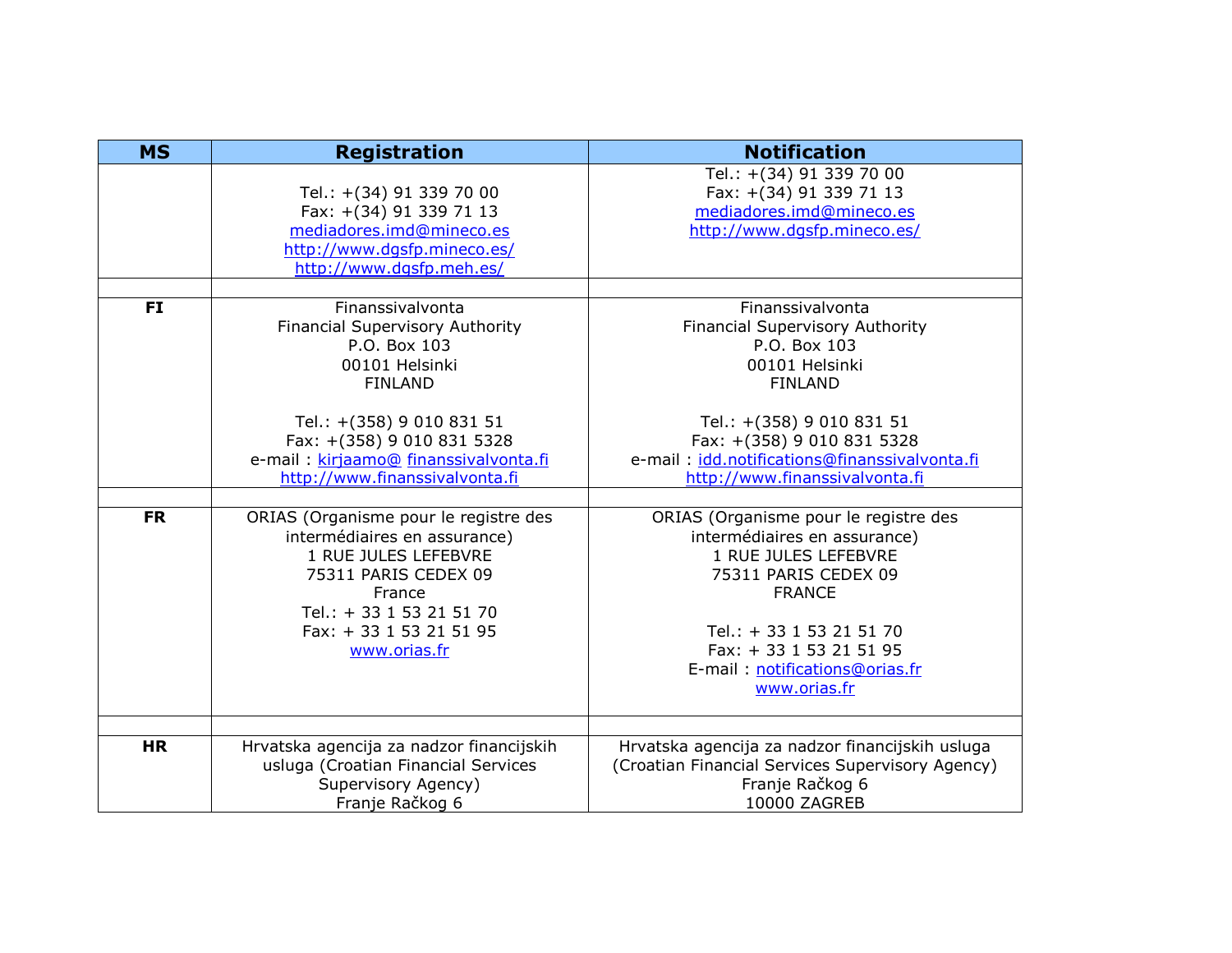| <b>MS</b> | <b>Registration</b>                                                                                                                                                                | <b>Notification</b>                                                                                                                                                                |
|-----------|------------------------------------------------------------------------------------------------------------------------------------------------------------------------------------|------------------------------------------------------------------------------------------------------------------------------------------------------------------------------------|
|           | 10000 ZAGREB<br><b>CROATIA</b><br>Tel.: +(385)1 6173 216<br>Fax: +(385) 1 4811 507<br>e-mail: passport.imd@hanfa.hr<br>www.hanfa.hr                                                | <b>CROATIA</b><br>Tel.: +(385)1 6173 216<br>Fax: +(385) 1 4811 507<br>e-mail: passport.imd@hanfa.hr<br>www.hanfa.hr                                                                |
| HU        | Magyar Nemzeti Bank<br>(Hungarian National Bank)<br>1534 Budapest BKKP Pf. 777,<br>telephone: 0036-1-4899-100,<br>www.mnb.hu                                                       | Magyar Nemzeti Bank<br>(Hungarian National Bank)<br>1534 Budapest BKKP Pf. 777,<br>telephone: 0036-1-4899-100,<br>www.mnb.hu                                                       |
| IE        | Central Bank of Ireland<br><b>PO Box 559</b><br>New Wapping Street<br>North Wall Quay<br>Dublin 1<br>Tel.: +(353) 1 224 6000<br>Fax: +(353) 1 6716561<br>http://www.centralbank.ie | Central Bank of Ireland<br><b>PO Box 559</b><br>New Wapping Street<br>North Wall Quay<br>Dublin 1<br>Tel.: +(353) 1 224 6000<br>Fax: +(353) 1 6716561<br>http://www.centralbank.ie |
| <b>IS</b> | <b>Financial Supervision Authority</b><br>(Fjármálaeftirlitid)<br>Katrínartún 2<br>105 Reykjavík<br><b>ICELAND</b>                                                                 | <b>Financial Supervision Authority</b><br>(Fjármálaeftirlitid)<br>Katrúnartún 2<br>105 Reykjavík<br><b>ICELAND</b>                                                                 |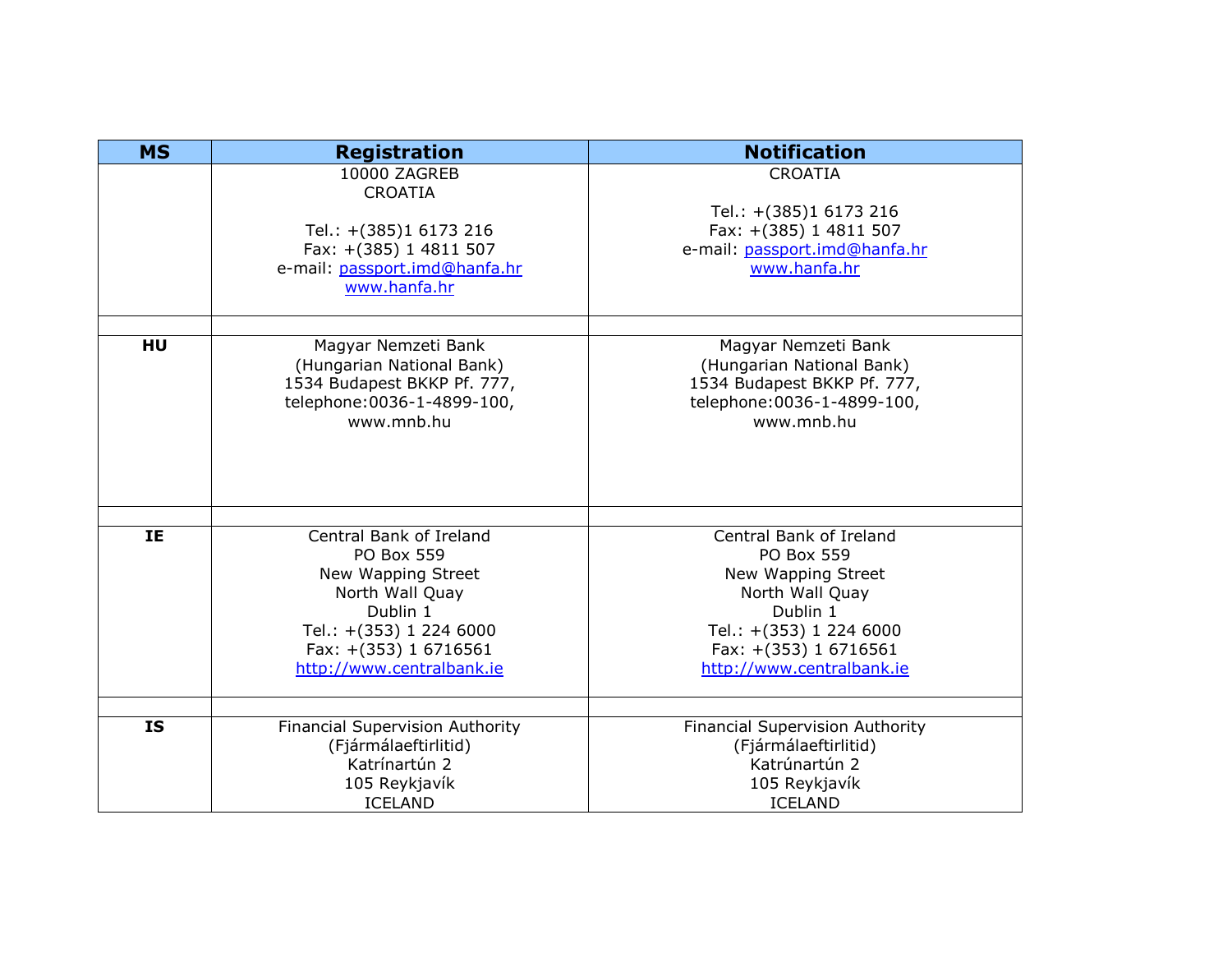| <b>MS</b> | <b>Registration</b>                             | <b>Notification</b>                             |
|-----------|-------------------------------------------------|-------------------------------------------------|
|           | Tel.: +(354) 5203700                            | Tel.: +(354) 5203700                            |
|           | Fax: +(354) 5203727                             | Fax: +(354) 5203727                             |
|           | e-mail: fme@fme.is                              | e-mail: fme@fme.is                              |
|           | www.fme.is                                      | www.fme.is                                      |
|           |                                                 |                                                 |
| IT        | Istituto per la Vigilanza sulle Assicurazioni   | Istituto per la Vigilanza sulle Assicurazioni   |
|           | (IVASS)                                         | (IVASS)                                         |
|           | Servizio di Vigilanza Intermediari Assicurativi | Servizio di Vigilanza Intermediari Assicurativi |
|           | Via del Quirinale, 21                           | Via del Quirinale, 21                           |
|           | 00187 Rome                                      | 00187 Rome                                      |
|           | <b>ITALY</b>                                    | <b>ITALY</b>                                    |
|           | Tel.: +(39) 06 421331                           | Tel.: +(39) 06 421331                           |
|           | Fax: +(39) 06 42133548                          | Fax: +(39) 06 42133548                          |
|           | e-mail: intermediari.see@ivass.it               | e-mail: intermediari.see@ivass.it               |
|           | www.ivass.it                                    | www.ivass.it                                    |
|           |                                                 |                                                 |
| LI        | Financial Market Authority (FMA)                | Financial Market Authority (FMA)                |
|           | Landstrasse 109                                 | Landstrasse 109                                 |
|           | P.O. Box 279                                    | P.O. Box 279                                    |
|           | LI - 9490 VADUZ                                 | LI - 9490 VADUZ                                 |
|           | PRINCIPALITY OF LIECHTENSTEIN                   | PRINCIPALITY OF LIECHTENSTEIN                   |
|           | Tel.: +(423) 236 73 73                          | Tel.: +(423) 236 73 73                          |
|           | Fax: +(423) 236 72 38                           | Fax: +(423) 236 72 38                           |
|           | e-mail: vve@fma-li.li                           | e-mail: passport.intermediary@fma-li.li         |
|           | www.fma-li.li                                   | www.fma-li.li                                   |
|           |                                                 |                                                 |
| <b>LT</b> | Bank of Lithuania                               | Bank of Lithuania                               |
|           | <b>Supervision Service</b>                      | <b>Supervision Service</b>                      |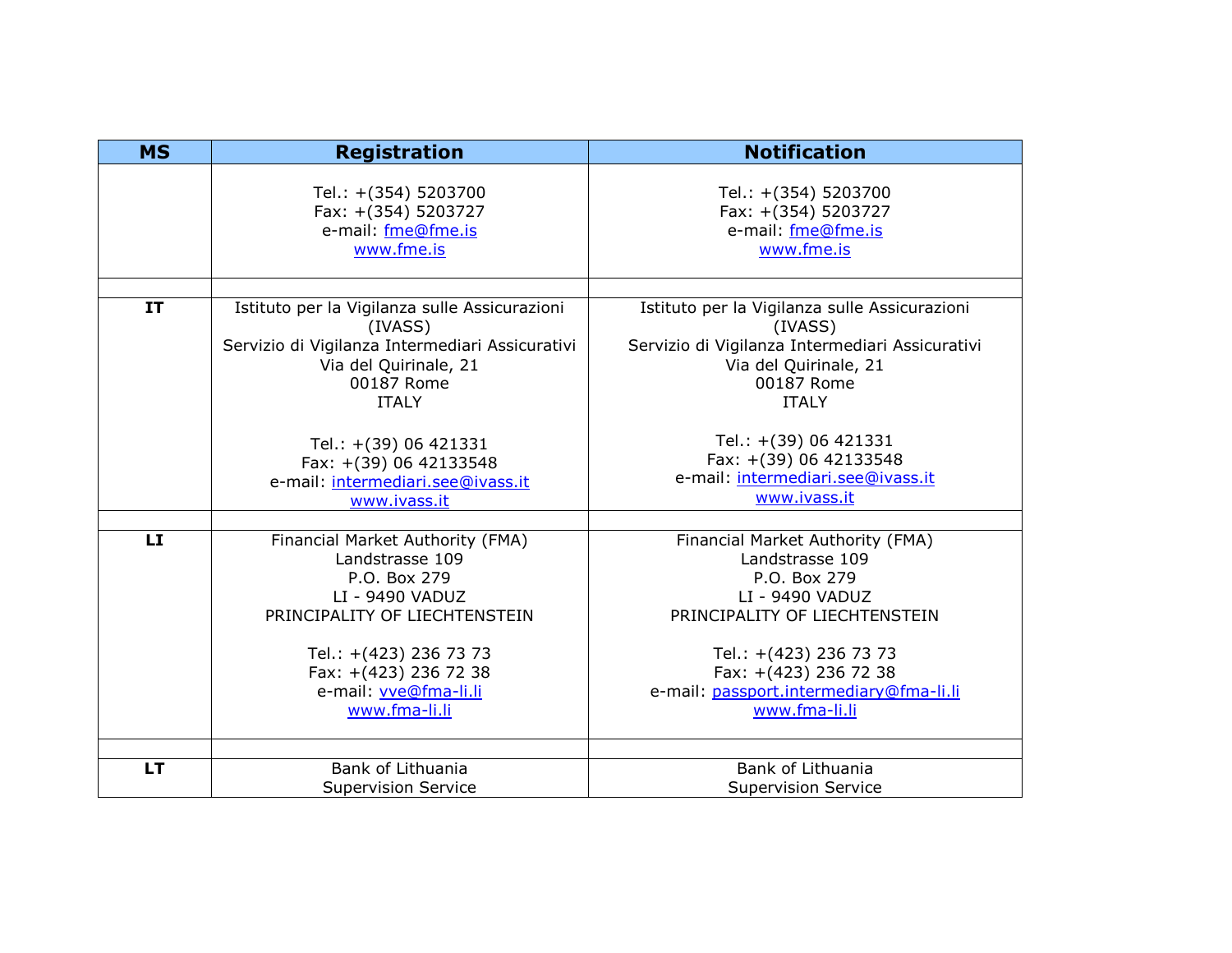| <b>MS</b> | <b>Registration</b>                                     | <b>Notification</b>                                          |
|-----------|---------------------------------------------------------|--------------------------------------------------------------|
|           | Žirmūnų g. 151,<br>LT-09128 VILNIUS                     | Žirmūnų g. 151,<br>LT-09128 VILNIUS                          |
|           | LITHUANIA                                               | LITHUANIA                                                    |
|           | Tel.: +(370) 5 268 05 01<br>Fax: +(370) 5 261 56 65     | Tel.: +(370) 5 268 05 01<br>Fax: +(370) 5 261 56 65          |
|           | e-mail: pt@lb.lt                                        | e-mail: pt@lb.lt                                             |
|           | www.lb.lt                                               | www.lb.lt                                                    |
|           |                                                         |                                                              |
| LU        | Commissariat aux Assurances<br>7, boulevard Joseph II   | <b>Commissariat aux Assurances</b><br>7, boulevard Joseph II |
|           | L-1840 Luxembourg                                       | L-1840 Luxembourg                                            |
|           | <b>GRAND DUCHY OF Luxembourg</b>                        | <b>GRAND DUCHY OF Luxembourg</b>                             |
|           | Tel.: +(352) 22 69 111                                  | Tel.: +(352) 22 69 111                                       |
|           | Fax: +(352) 22 69 10                                    | Fax: +(352) 22 69 10                                         |
|           | e-mail: IDDregistrations@caa.lu                         | e-mail: IDDnotifications@caa.lu                              |
|           | www.caa.lu                                              | www.caa.lu                                                   |
|           |                                                         |                                                              |
| LV        | Financial and Capital Market Commission<br>Kungu iela 1 | Financial and Capital Market Commission<br>Kungu iela 1      |
|           | Riga, LV-1050                                           | Riga, LV-1050                                                |
|           | LATVIA                                                  | LATVIA                                                       |
|           |                                                         |                                                              |
|           | Tel.: +(371) 6777 4800<br>Fax: +(371) 6722 5755         | Tel.: +(371) 6777 4800<br>Fax: +(371) 6722 5755              |
|           | mail: fktk@fktk.lv                                      | e-mail: fktk@fktk.lv                                         |
|           | www.fktk.lv                                             | www.fktk.lv                                                  |
|           |                                                         |                                                              |
| МT        | Malta Financial Services Authority                      | Malta Financial Services Authority                           |
|           | Notabile Road                                           | Notabile Road                                                |
|           | Attard BKR 3000                                         | Attard BKR 3000                                              |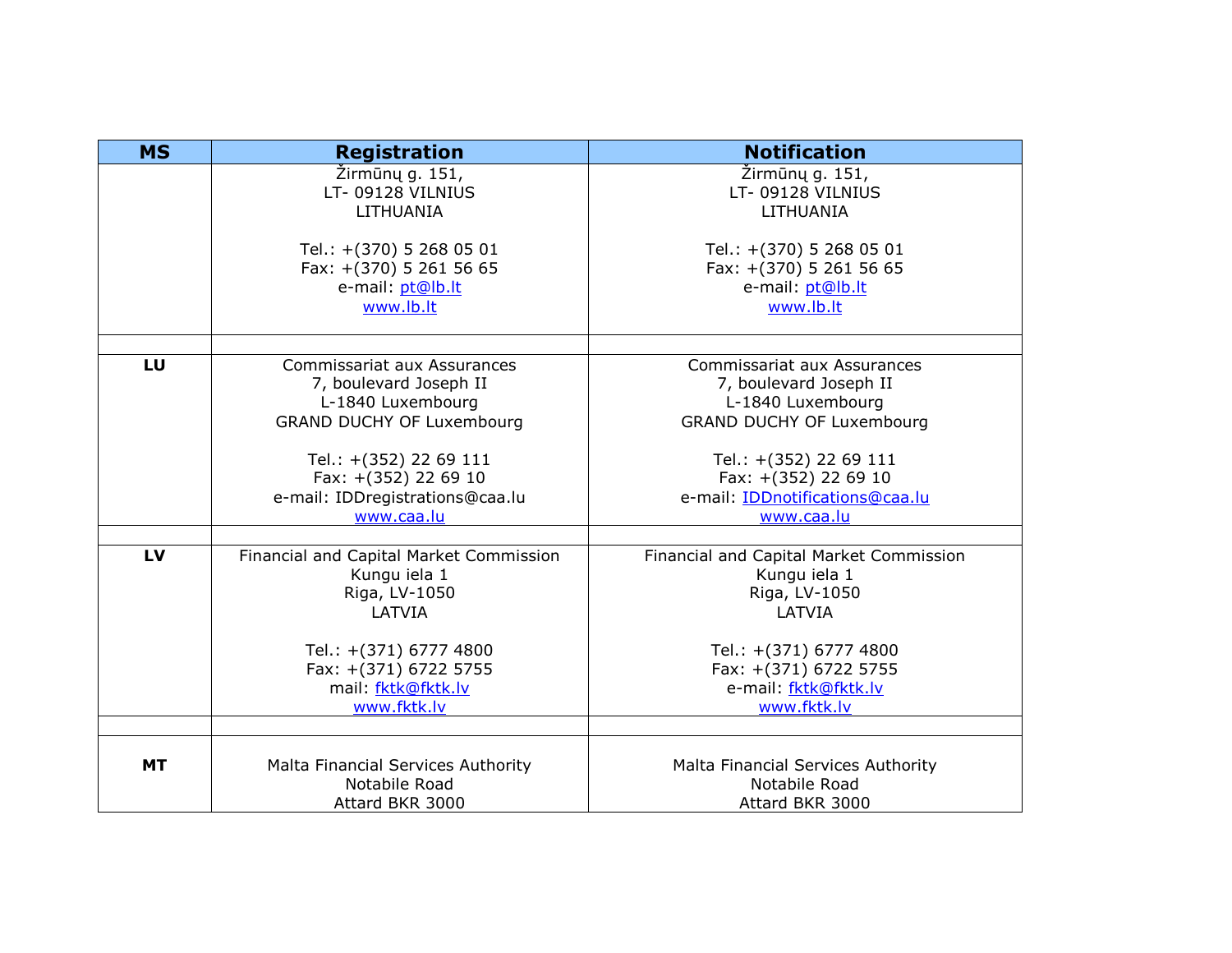| <b>MS</b><br><b>Registration</b>                                                       | <b>Notification</b>                                      |
|----------------------------------------------------------------------------------------|----------------------------------------------------------|
| <b>MALTA</b>                                                                           | <b>MALTA</b>                                             |
|                                                                                        |                                                          |
| Tel.: +(356) 21 44 11 55                                                               | Tel.: +(356) 21 44 11 55                                 |
| Fax: +(356) 21 44 93 11                                                                | Fax: +(356) 21 44 93 11                                  |
| e-mail: agaleastjohn@mfsa.com.mt or                                                    | e-mail: agaleastjohn@mfsa.com.mt or                      |
| auinsruance@mfsa.com.mt                                                                | auinsruance@mfsa.com.mt                                  |
|                                                                                        |                                                          |
| <b>NL</b><br>Netherlands Authority for the Financial                                   | Netherlands Authority for the Financial Markets          |
| Markets (Autoriteit Financiele Markten - AFM)                                          | (Autoriteit Financiele Markten - AFM)                    |
| Supervision Service Center (Toezicht Service                                           | Supervision Service Center (Toezicht Service<br>Centrum) |
| Centrum)<br>Vijzelgracht 50                                                            | Vijzelgracht 50                                          |
| P.O. Box 11723                                                                         | P.O. Box 11723                                           |
| 1001 GS Amsterdam                                                                      | 1001 GS Amsterdam                                        |
| e-mail: IDD.passport.notifications@afm.nl<br>e-mail: IDD.passport.notifications@afm.nl |                                                          |
|                                                                                        |                                                          |
| <b>NO</b><br>Finanstilsynet                                                            | Finanstilsynet                                           |
| (The Financial Supervisory Authority of                                                | (The Financial Supervisory Authority of Norway)          |
| Norway)                                                                                | Revierstredet 3, Postboks 1187 Sentrum                   |
| Revierstredet 3, Postboks 1187 Sentrum                                                 | N-0107 Oslo                                              |
| N-0107 Oslo                                                                            | Norway                                                   |
| Norway                                                                                 | Tel/Fax: +(47) 22 93 98 00                               |
| Tel/Fax: +(47) 22 93 98 00                                                             | e-mail: post@finanstilsynet.no                           |
| e-mail: post@finanstilsynet.no                                                         | www.finanstilsynet.no                                    |
| www.finanstilsynet.no                                                                  |                                                          |
|                                                                                        |                                                          |
|                                                                                        |                                                          |
| <b>PL</b><br>Polish Financial Supervision Authority                                    | Polish Financial Supervision Authority                   |
| Pl. Powstancow Warszawy 1                                                              | Pl. Powstancow Warszawy 1                                |
| 00-950 Warszawa                                                                        | 00-950 Warszawa                                          |
| Poland                                                                                 | Poland                                                   |
| Tel: +(48) 22 262 4091<br>Fax: +(48) 22 262 4108                                       | Tel: +(48) 22 262 4091<br>Fax: +(48) 22 262 4108         |
| e-mail: dlu@knf.gov.pl                                                                 | e-mail: dlu@knf.gov.pl                                   |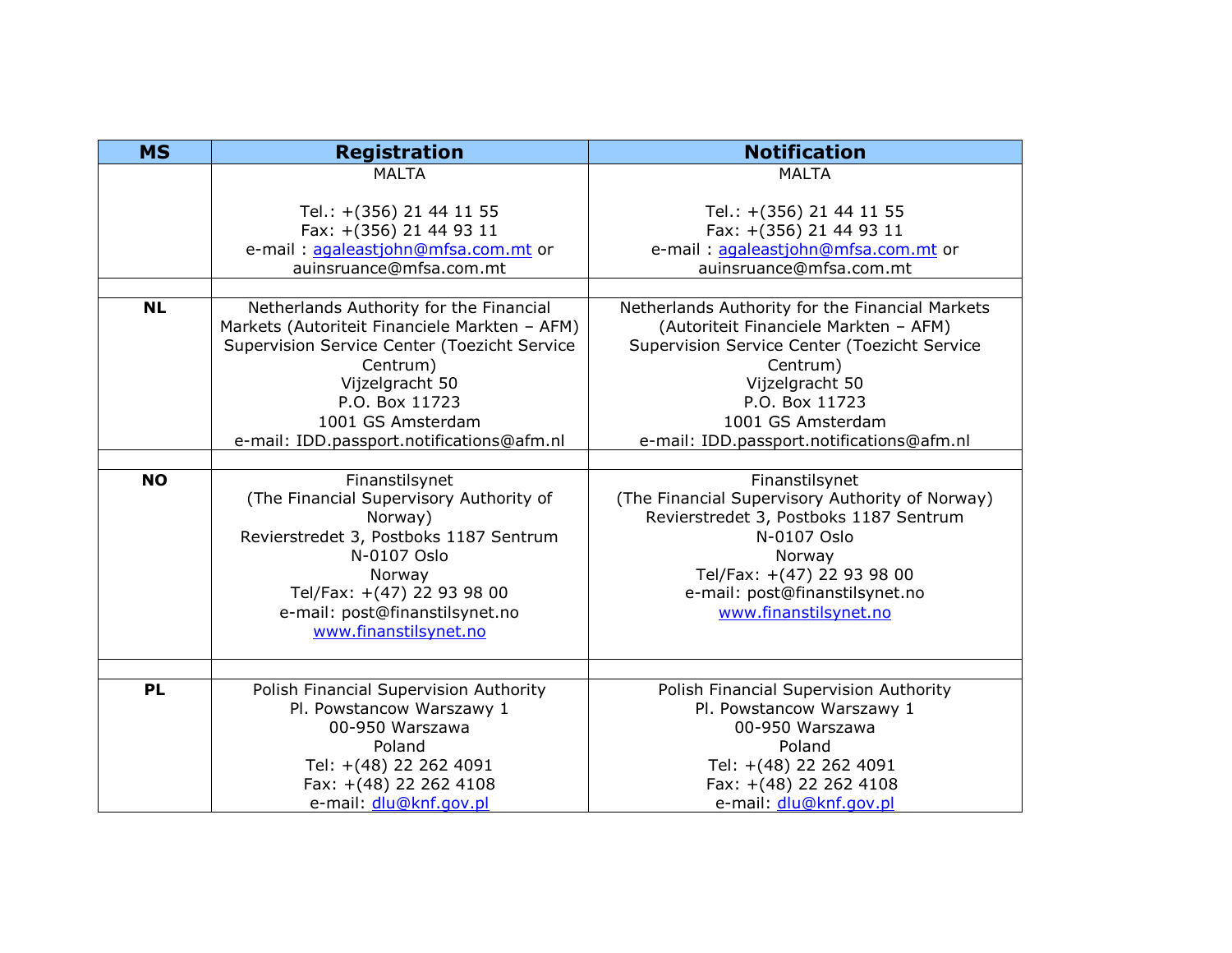| <b>MS</b>                                                                                                                 | <b>Registration</b>                                                                                                                                                        | <b>Notification</b>                                                                                                                                                        |
|---------------------------------------------------------------------------------------------------------------------------|----------------------------------------------------------------------------------------------------------------------------------------------------------------------------|----------------------------------------------------------------------------------------------------------------------------------------------------------------------------|
|                                                                                                                           | www.knf.gov.pl                                                                                                                                                             | www.knf.gov.pl                                                                                                                                                             |
|                                                                                                                           |                                                                                                                                                                            |                                                                                                                                                                            |
| <b>PT</b>                                                                                                                 | Autoridade de Supervisão de Seguros e<br>Fundos de Pensões<br>Departamento de Autorizações e Registo<br>Avenida da República, n.º 76<br>1600-205 Lisboa<br><b>PORTUGAL</b> | Autoridade de Supervisão de Seguros e Fundos de<br>Pensões<br>Departamento de Autorizações e Registo<br>Avenida da República, n.º 76<br>1600-205 Lisboa<br><b>PORTUGAL</b> |
|                                                                                                                           | Tel.: +(351) 21 790 31 00<br>Fax: +(351) 21 793 28 37<br>e-mail: mediadores@asf.com.pt<br>www.asf.pt                                                                       | Tel.: +(351) 21 790 31 00<br>Fax: +(351) 21 793 28 37<br>e-mail: mediadores@asf.com.pt<br>www.asf.pt                                                                       |
|                                                                                                                           |                                                                                                                                                                            |                                                                                                                                                                            |
| <b>RO</b><br>Financial Supervisory Authority<br>15th Splaiul Independentei<br>5th District<br>Bucharest 050092<br>Romania |                                                                                                                                                                            | <b>Financial Supervisory Authority</b><br>15th Splaiul Independentei<br>5th District<br>Bucharest 050092<br>Romania                                                        |
|                                                                                                                           | Tel: + 40.21.6596.148<br>Fax: +40. 21.659.60.51 /+40.21.659.64.36<br>E-mail: office@asfromania.ro<br>www.asfromania.ro                                                     | Tel: +40 21.659.62.85<br>Fax: +40. 21.659.60.51 /+40.21.659.64.36<br>E-mail: office@asfromania.ro<br>www.asfromania.ro                                                     |
| <b>SK</b>                                                                                                                 | National Bank of Slovakia<br>Imricha Karvasa, 1<br>813 25 Bratislava<br>Slovakia                                                                                           | National Bank of Slovakia<br>Imricha Karvasa, 1<br>813 25 Bratislava<br>Slovakia                                                                                           |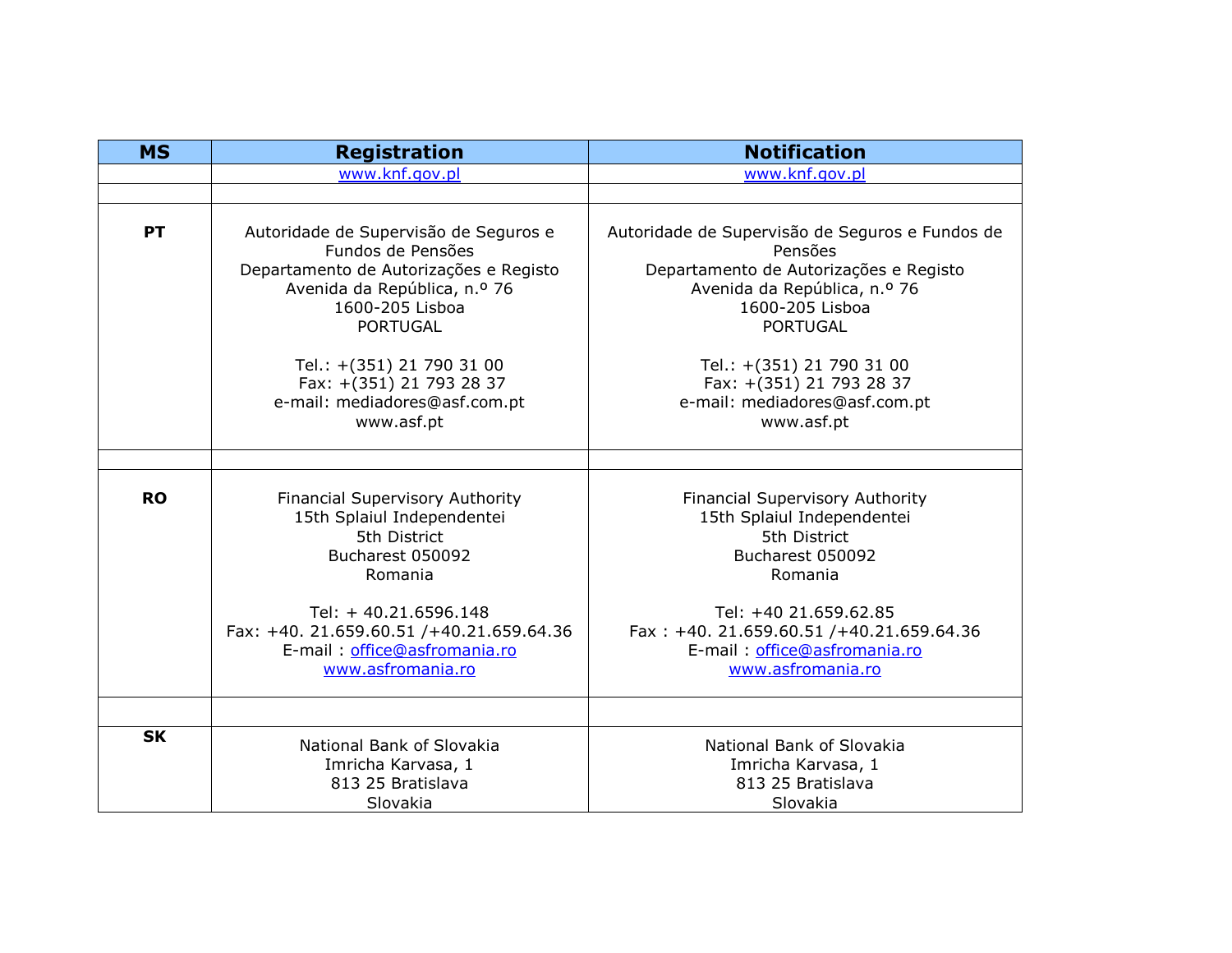| <b>MS</b> | <b>Registration</b>                                                                                                                                                                           | <b>Notification</b>                                                                                                                                                                           |
|-----------|-----------------------------------------------------------------------------------------------------------------------------------------------------------------------------------------------|-----------------------------------------------------------------------------------------------------------------------------------------------------------------------------------------------|
|           | Tel: +(421) 2 57 87 1111<br>Fax: +(421) 2 57 87 1100<br>Email: notifications_ins@nbs.sk<br>www.nbs.sk                                                                                         | Tel: +(421) 2 57 87 1111<br>Fax: +(421) 2 57 87 1100<br>Email: notifications_ins@nbs.sk<br>www.nbs.sk                                                                                         |
|           |                                                                                                                                                                                               |                                                                                                                                                                                               |
| <b>SI</b> | <b>Insurance Supervision Agency</b><br>Trg Republike 3<br>1000 Ljubljana<br><b>SLOVENIA</b><br>Tel.: +(386) 1 25 28 600<br>Fax: +(386) 1 25 28 630<br>e-mail: agencija@a-zn.si<br>www.a-zn.si | <b>Insurance Supervision Agency</b><br>TRG Republike 3<br>1000 Ljubljana<br><b>SLOVENIA</b><br>Tel.: +(386) 1 25 28 600<br>Fax: +(386) 1 25 28 630<br>e-mail: agencija@a-zn.si<br>www.a-zn.si |
| <b>SE</b> | Bolagsverket*<br>(Swedish Companies Registration Office)<br>SE-851 81 SUNDSVALL<br><b>SWEDEN</b>                                                                                              | Finansinspektionen<br>P.O. Box 7821<br>SE-10397 Stockholm<br><b>SWEDEN</b>                                                                                                                    |
|           | Tel: + (46) 60 18 40 00<br>Fax: + (46) 60 12 98 40<br>email: bolagsverket@bolagsverket.se<br>www.bolagsverket.se                                                                              | Tel.: +(46) 8 787 80 00<br>Fax: +(46) 8 24 13 35<br>email: finansinspektionen@fi.se<br>www.fi.se                                                                                              |

*\* For information only / did not adhere to the Luxembourg Protocol*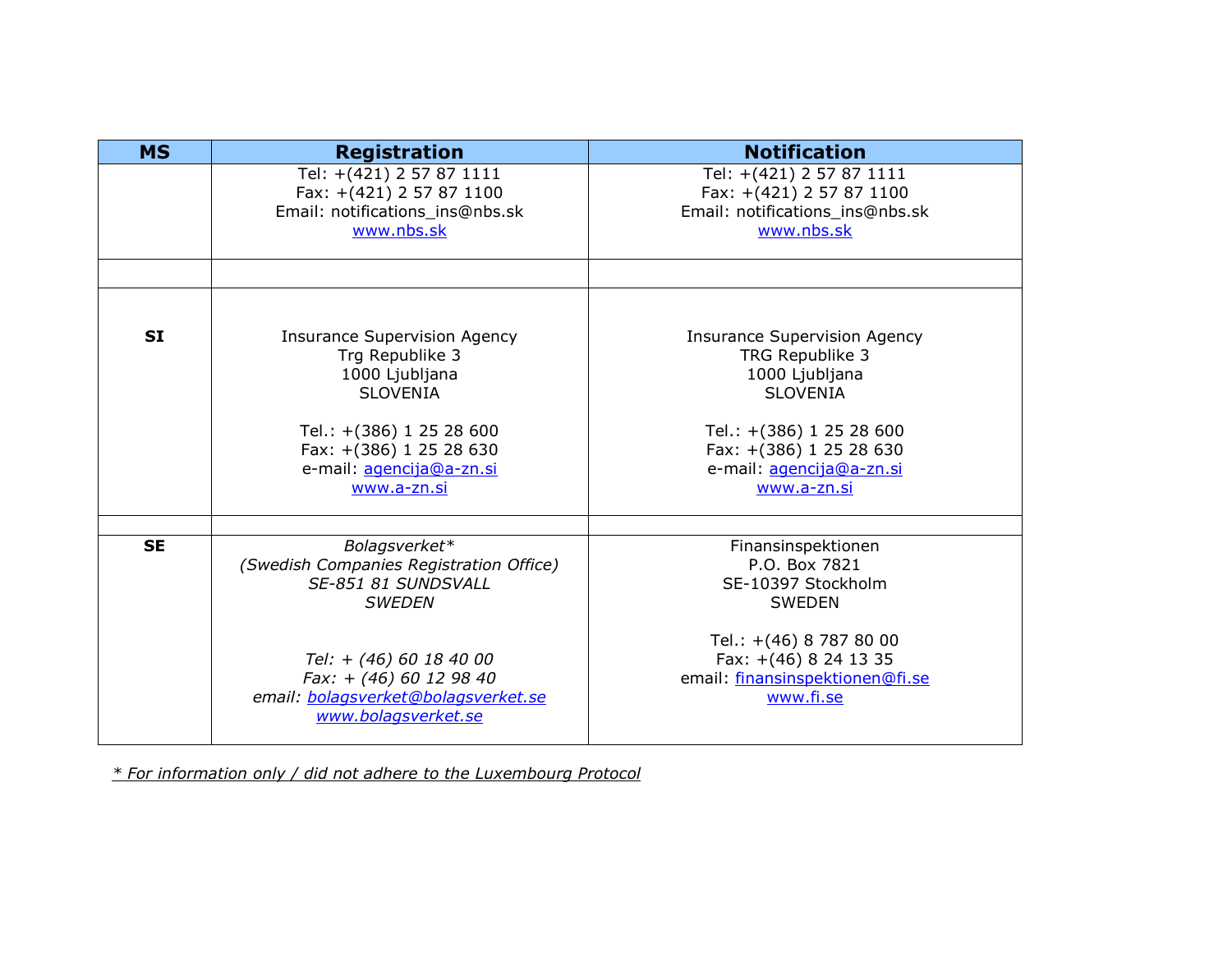## **Appendix II - A: Notification for an Intermediary or Ancillary Intermediary to operate under the freedom of establishment in [Name of Member State]**

- Initial notification Change of notification
	-

| $\mathbf{1}$ . | First Name<br>and Surname<br>Name of legal person                                                                                                                                                                                                                                        |                                                                 |
|----------------|------------------------------------------------------------------------------------------------------------------------------------------------------------------------------------------------------------------------------------------------------------------------------------------|-----------------------------------------------------------------|
| 2.             | Address / head office<br>and registration number<br>(if applicable)                                                                                                                                                                                                                      |                                                                 |
|                |                                                                                                                                                                                                                                                                                          |                                                                 |
| 3.             | of the contract of the contract of the contract of the contract of the contract of the contract of the contract of the contract of the contract of the contract of the contract of the contract of the contract of the contrac<br>(ancillary)<br>Category<br>intermediary, if applicable |                                                                 |
|                | of<br>insurance<br>name<br>or<br>reinsurance undertaking(s)<br>represented, if applicable                                                                                                                                                                                                |                                                                 |
|                |                                                                                                                                                                                                                                                                                          |                                                                 |
| 4.             | Authorised classes of insurance,<br>if applicable                                                                                                                                                                                                                                        | All Life classes<br>Non-life<br>$\Box$ All<br>$\Box$<br>classes |
|                |                                                                                                                                                                                                                                                                                          | Only one or more<br>$\Box$<br>classes:                          |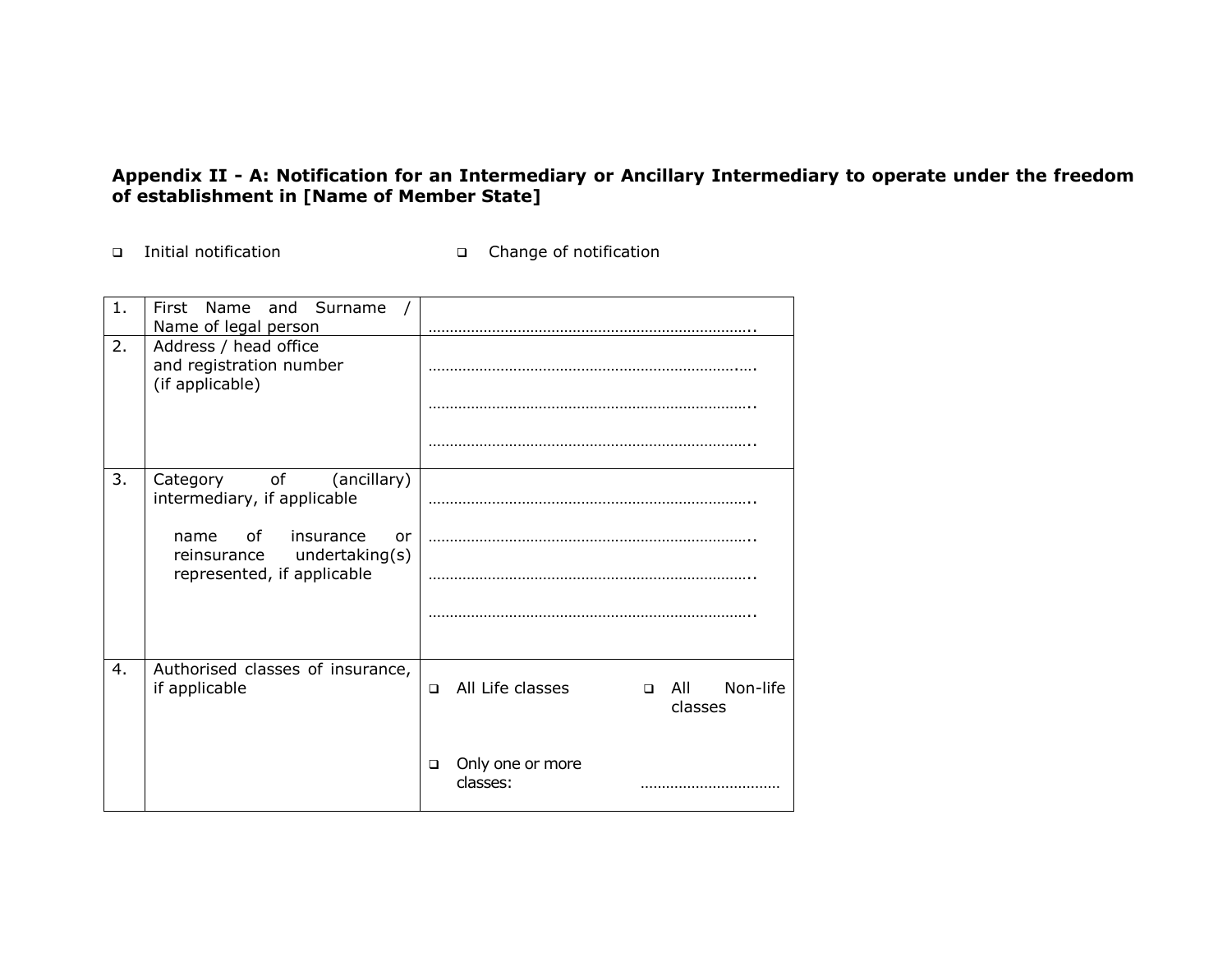| 5. | Activity in host Member State                                                                                     |  |
|----|-------------------------------------------------------------------------------------------------------------------|--|
|    | address<br>and<br>of<br>name<br>branch                                                                            |  |
|    |                                                                                                                   |  |
|    |                                                                                                                   |  |
|    |                                                                                                                   |  |
|    | Name of natural person(s)<br>responsible for the<br>management of the branch<br>or the permanent<br>establishment |  |
|    | Risks and commitments<br>covered by the insurance<br>contracts distributed:                                       |  |
| 6. | Name of<br>Competent<br>Home<br>Authority                                                                         |  |
| 7. | Address of online register                                                                                        |  |
|    |                                                                                                                   |  |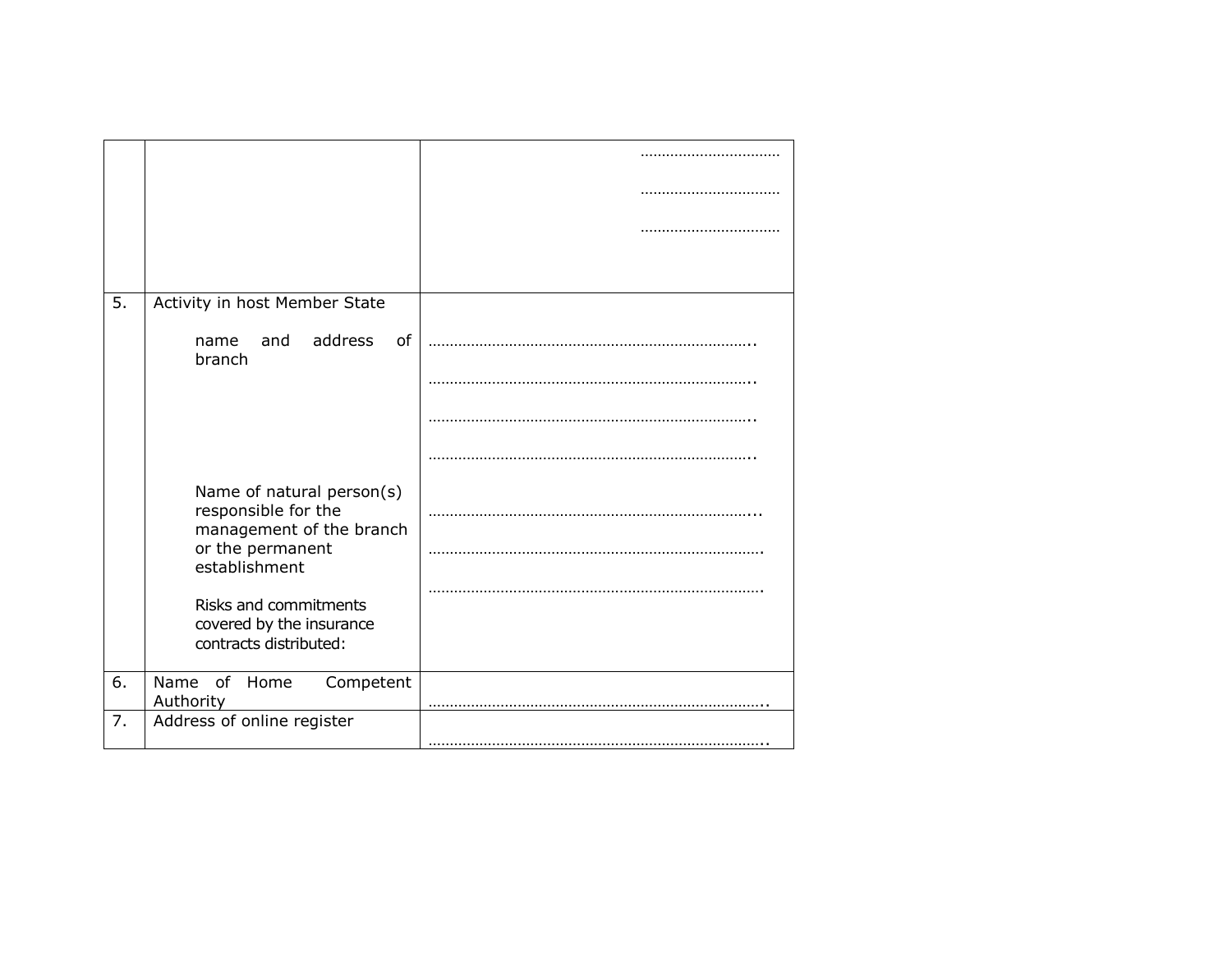| Date                        |  |
|-----------------------------|--|
| Name and position of sender |  |
|                             |  |
|                             |  |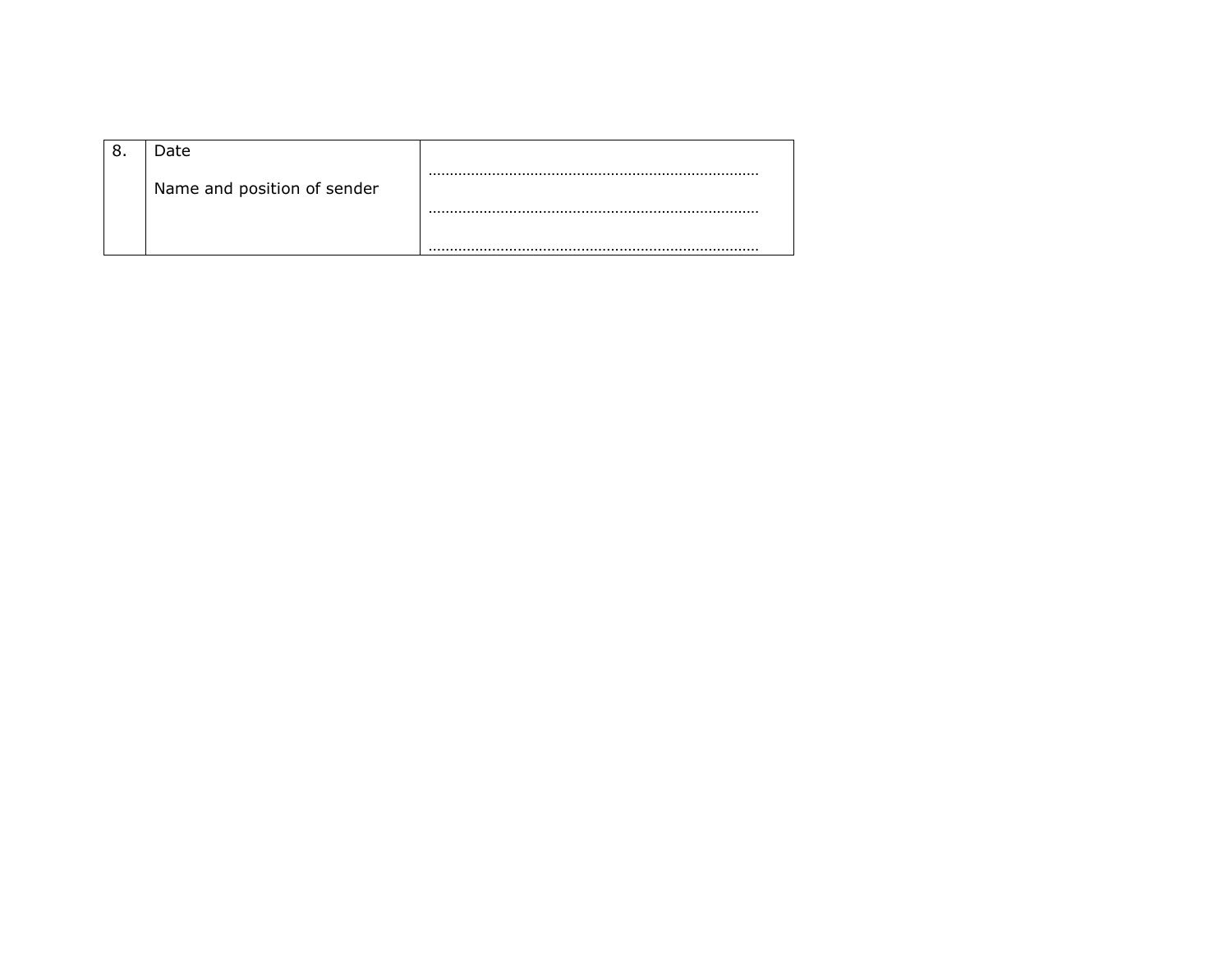## **Appendix II - B: Notification for an Intermediary or Ancillary Intermediary to operate under the freedom to provide services in [Name of Member State]**

Initial notification Change of notification

| 1. | First<br>Name<br>and Surname<br>Name of legal person                                                                                          |                                                                                                                       |
|----|-----------------------------------------------------------------------------------------------------------------------------------------------|-----------------------------------------------------------------------------------------------------------------------|
| 2. | Address / head office<br>and<br>(if<br>registration<br>number<br>applicable)                                                                  |                                                                                                                       |
| 3. | Category of intermediary,<br>if<br>applicable<br>οf<br>insurance<br>name<br>or<br>undertaking(s)<br>reinsurance<br>represented, if applicable |                                                                                                                       |
| 4. | Authorised classes of insurance,<br>if applicable                                                                                             | All Life classes<br>Non-life<br>$\Box$ All<br>$\Box$<br>classes<br>Only<br>one<br>$\Box$<br>or<br>more<br>classes<br> |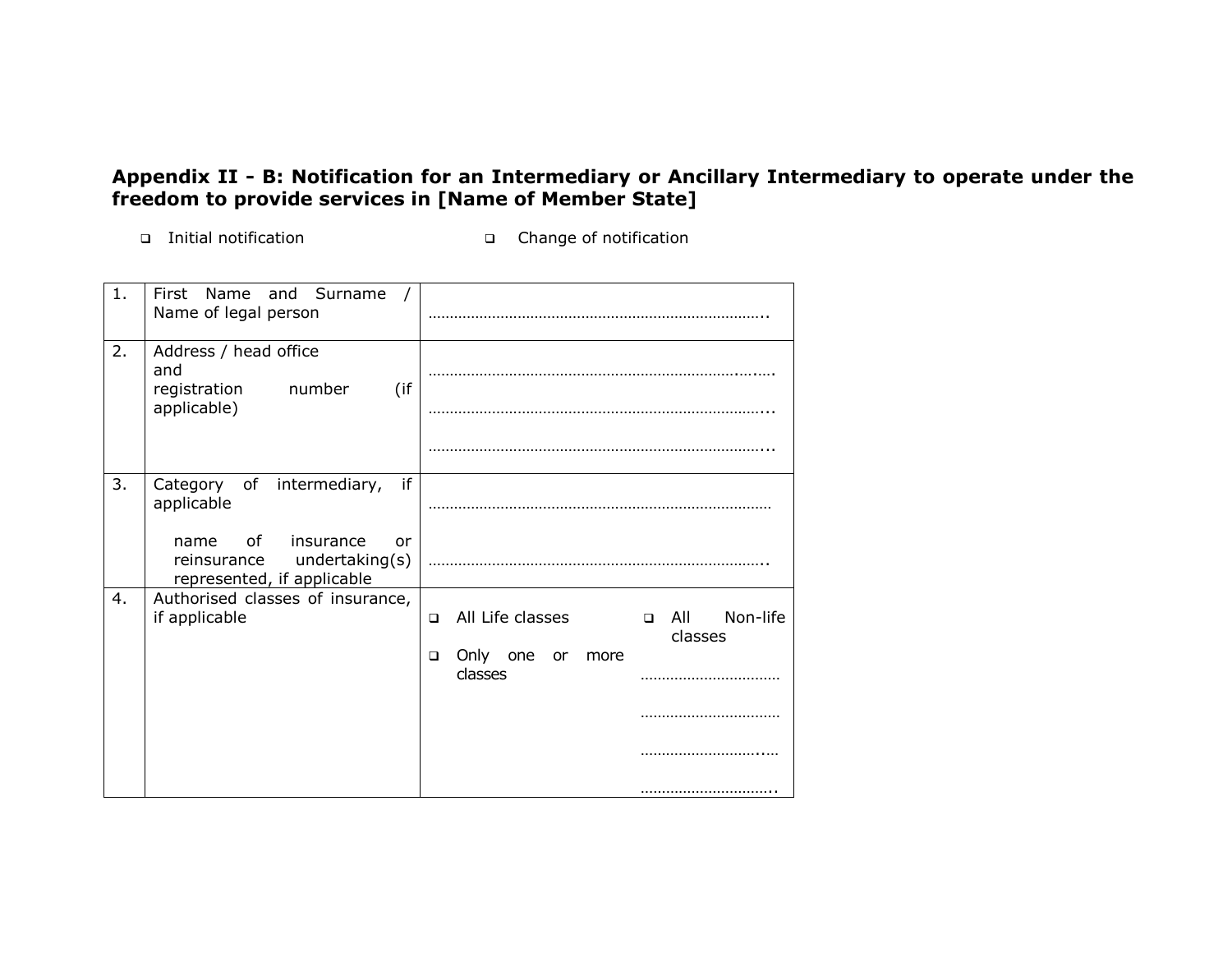| 5. | Activity in Host Member State<br>Risks and commitments<br>covered by the insurance<br>contracts distributed: |  |
|----|--------------------------------------------------------------------------------------------------------------|--|
| 6. | Name of Home<br>Competent<br>Authority                                                                       |  |
| 7. | Address of online register                                                                                   |  |
| 8. | Date<br>Name and position of sender                                                                          |  |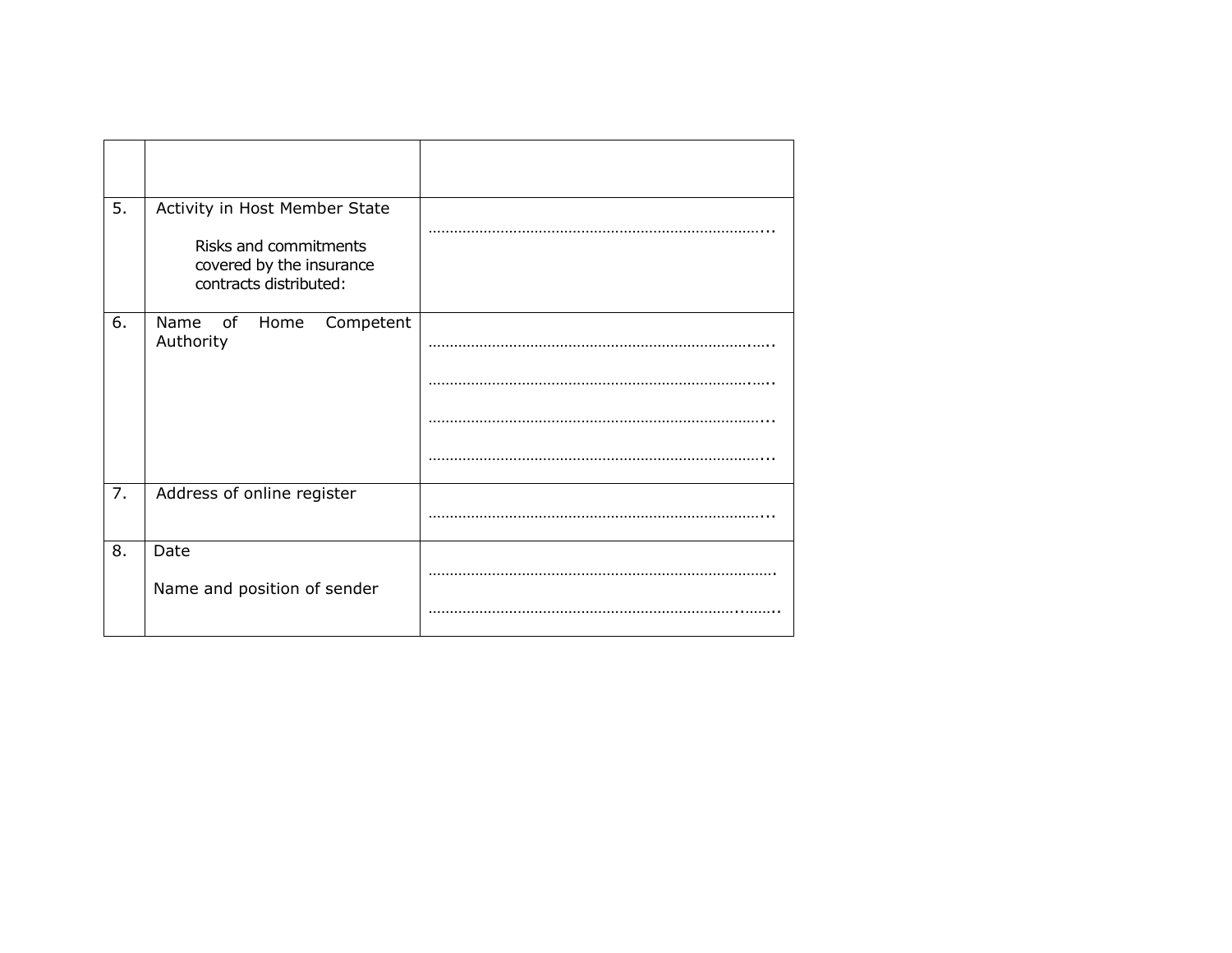## **Appendix III – List of website address of 1) EIOPA and public national registers of distributors and 2)Online registration systems for distributors in the various Member States**

| <b>Competent</b><br><b>Authority</b> | <b>Publicly accessible registers of</b><br>distributors                                                                     | Online registration system for<br>distributors |
|--------------------------------------|-----------------------------------------------------------------------------------------------------------------------------|------------------------------------------------|
| <b>EIOPA</b>                         | […]                                                                                                                         |                                                |
| AT                                   | https://www.gisa.gv.at/vkr                                                                                                  |                                                |
| ВE                                   | http://www.fsma.be/eng/index.asp<br>(Home page / Recherche) or<br>(Intermédiaires d'assurances / Listes)                    |                                                |
| ВG<br>(Only in<br>Bulgarian)         | All registers:<br>http://www3.fsc.bg/ERiK/runner?lang<br>$=$ BG<br>Insurance brokers (legal persons):                       |                                                |
|                                      | http://www3.fsc.bg/ERiK/runner?bac<br>kId=0&tplId=Tpl 10&act=DISPLAY&<br>$docId = 0$<br>Insurance agents (natural persons): |                                                |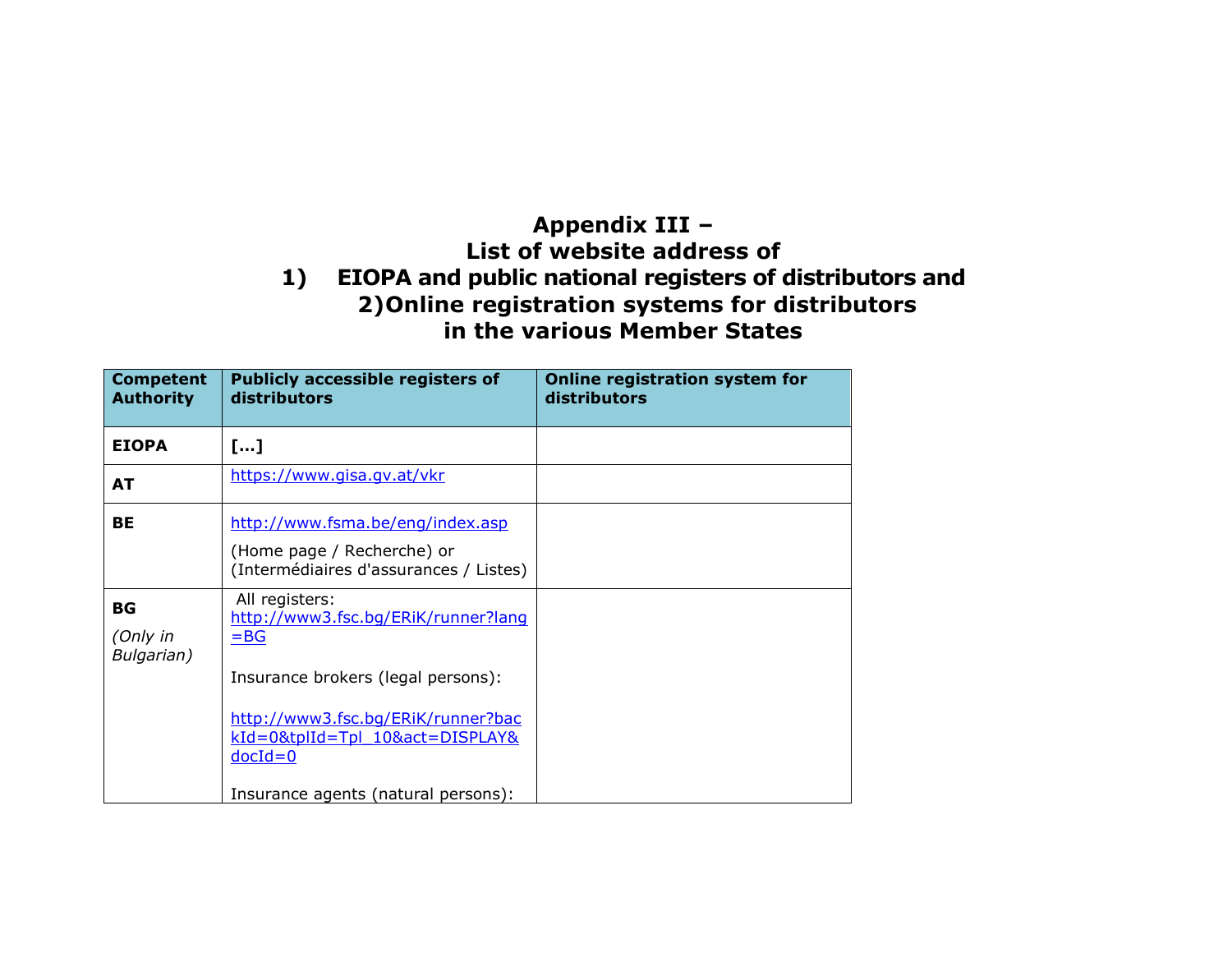|           | http://www4.fsc.bg/za/web za/index<br>.aspx<br>Insurance agents (natural person<br>merchant):<br>http://www4.fsc.bg/za/web za et/in<br>dex.aspx<br>Insurance agents (legal entity):<br>http://www4.fsc.bq/za/web za ul/in<br>dex.aspx |  |
|-----------|---------------------------------------------------------------------------------------------------------------------------------------------------------------------------------------------------------------------------------------|--|
| <b>CY</b> | http://www.mof.gov.cy/mof/mof.nsf/<br>directorate7eng?openform                                                                                                                                                                        |  |
| CZ        | http://www.cnb.cz                                                                                                                                                                                                                     |  |
| <b>DK</b> | http://www.DSFA.dk/sw67.asp Fact<br>and Figures (Register)                                                                                                                                                                            |  |
| <b>DE</b> | www.vermittlerregister.info                                                                                                                                                                                                           |  |
| EE        | $http://www.fi.ee/?id=771;$<br>http://www.fi.ee/?id=2226;<br>http://www.fi.ee/?id=2229.                                                                                                                                               |  |
| <b>ES</b> | http://www.dqsfp.mineco.es/regpubli<br>cos/pui/pui.aspx                                                                                                                                                                               |  |
| FI        | http://www.finanssivalvonta.fi/en/Authorisatio<br>ns/Insurance intermediary/Search/Pages/Defau                                                                                                                                        |  |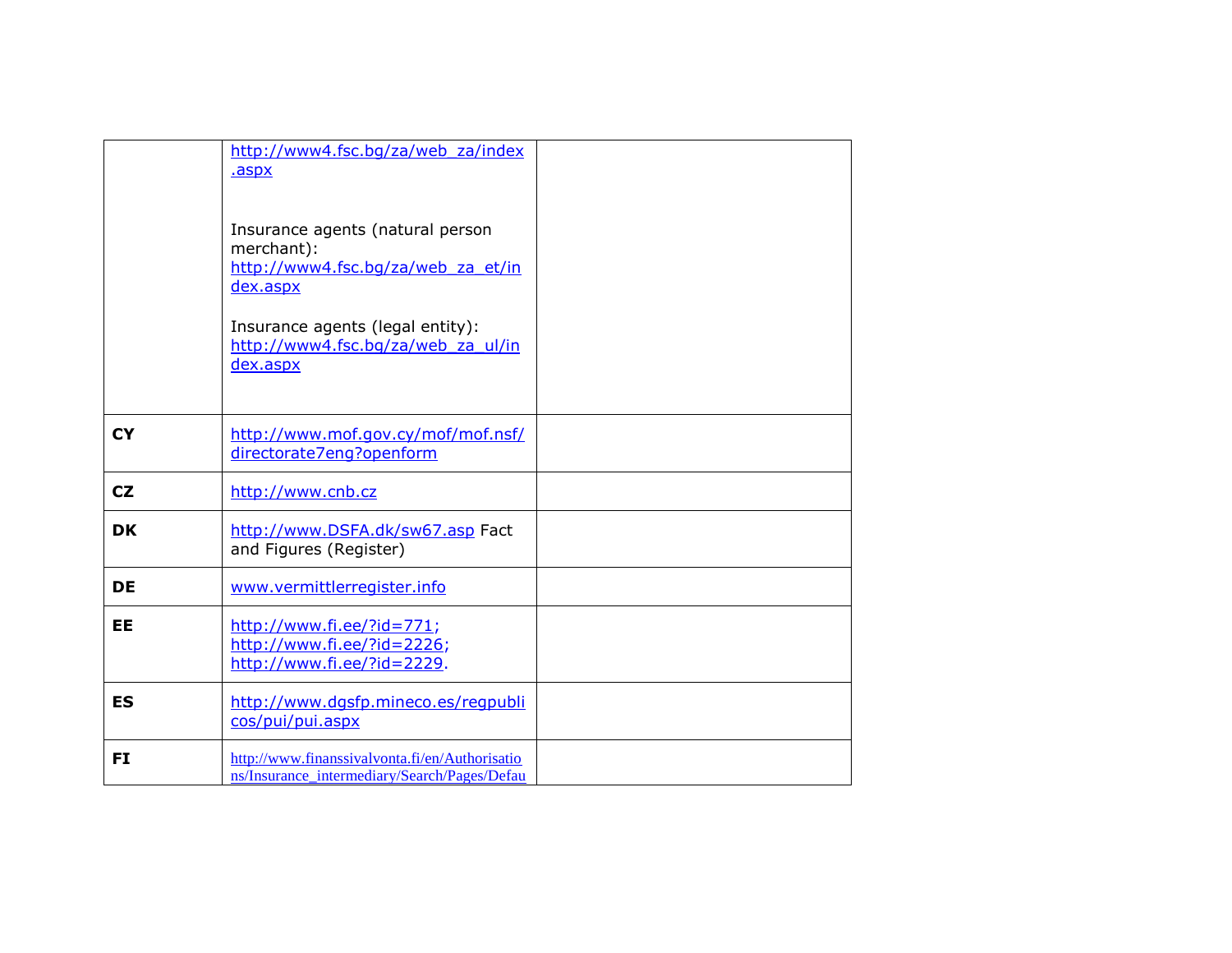|           | lt.aspx                                                                                                         |
|-----------|-----------------------------------------------------------------------------------------------------------------|
| <b>FR</b> | https://www.orias.fr/web/quest/sear<br>ch                                                                       |
| <b>HR</b> | www.hanfa.hr                                                                                                    |
| HU        | www.mnb.hu                                                                                                      |
| IΕ.       | http://registers.centralbank.ie                                                                                 |
| <b>IS</b> | www.fme.is                                                                                                      |
| IT        | https://servizi.ivass.it/RuirPubblica/                                                                          |
| <b>LI</b> | http://register.fma-<br>li.li/index.php?id=249&no cache=1&<br>L=1&cHash=bb7929fcf34c6705ac797<br>8546213499f    |
| LT        | http://www.lb.lt/insurance_intermedi<br>aries                                                                   |
| LU        | www.caa.lu                                                                                                      |
| LV        | http://www.fktk.lv/en/market/insura<br>nce/insurance intermediaries/                                            |
| <b>MT</b> | http://www.mfsa.com.mt                                                                                          |
| <b>NL</b> | www.afm.nl<br>http://www.afm.nl/registers/default.<br>ashx?folderid=1568<br>http://www.afm.nl/registers_en/defa |